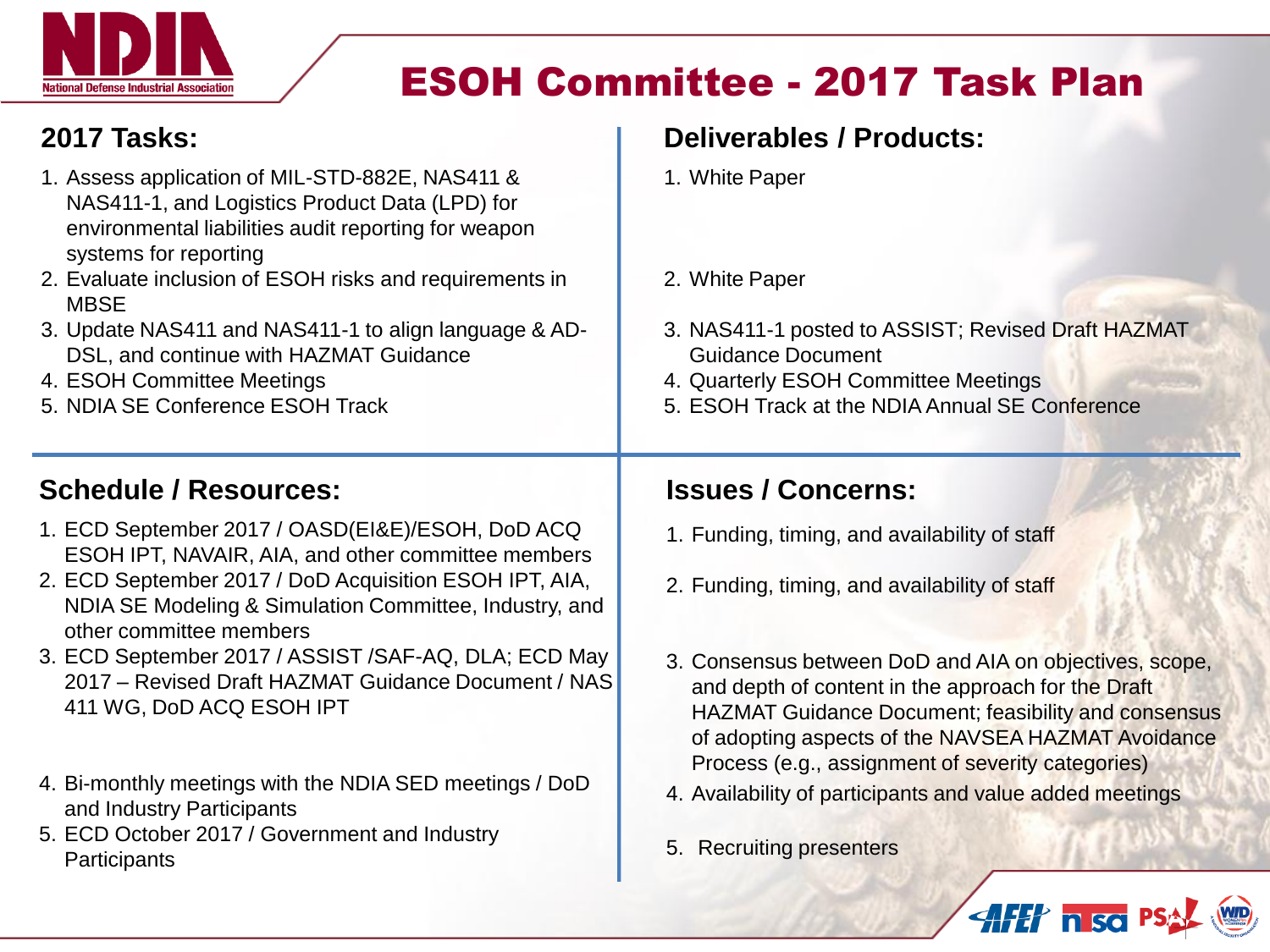

# ESOH Committee – 1 March 2017 Status Update

| 2017 Tasks                                                                                                                                                              | <b>Status</b> | Accomplishments (deliverables, etc.)<br>- Comments                                                                                                                                                                                                                                                                                                                                                                                               |
|-------------------------------------------------------------------------------------------------------------------------------------------------------------------------|---------------|--------------------------------------------------------------------------------------------------------------------------------------------------------------------------------------------------------------------------------------------------------------------------------------------------------------------------------------------------------------------------------------------------------------------------------------------------|
| 1. Assess application of MIL-STD-882E,<br>NAS411 & NAS411-1, and Logistics<br>Product Data (LPD) for<br>environmental liabilities audit<br>reporting for weapon systems | In Progress   | Scheduling meeting with ASD(EIE) Ms. Trish Huheey to<br>$\bullet$<br>discuss environmental liabilities reporting<br>Scheduling meeting with Naval Air Systems Command<br>$\bullet$<br>Logistics Environmental for detailed overview on LPD within<br>the acquisition process                                                                                                                                                                     |
| 2. Evaluate inclusion of ESOH risks<br>and requirements in MBSE                                                                                                         | In Progress   | MBSE overview briefed to DoD ESOH IPT on 15 November<br>$\bullet$<br>2015<br>• SAF-AQRE scheduling meeting in March/April 2017 with SME<br>for detailed description of the MBSE process                                                                                                                                                                                                                                                          |
| 3. Update NAS411 and NAS411-1 to<br>align language & AD-DSL, and<br>continue with HAZMAT Guidance                                                                       | In Progress   | • Vetting of language and list to the AD-DSL initiated by NAS411<br>WG at January 12 and 26 meetings<br>Element One, Document the System Safety Approach for<br>HAZMAT Management, of Guidance revised and provided to<br>NAS 411 WG on February 6 for review and input<br>Element Two, Identify and Document Hazards, revisions in<br>work<br><b>HAZMAT Guidance scheduled for discussion at the March 14</b><br>NAS411 WG face-to face meeting |
| 4. ESOH Committee Meeting                                                                                                                                               | In Progress   | Holding ESOH Committee meeting this afternoon<br>$\bullet$<br>Plan for a Committee meeting following each SE Division<br>$\bullet$<br>meetings                                                                                                                                                                                                                                                                                                   |
| 5. NDIA SE Conference ESOH Track                                                                                                                                        | In Progress   | NDIA Call for Papers announced on January 9<br>$\bullet$<br>Kick-off ESOH track planning meeting in March<br>$\bullet$                                                                                                                                                                                                                                                                                                                           |